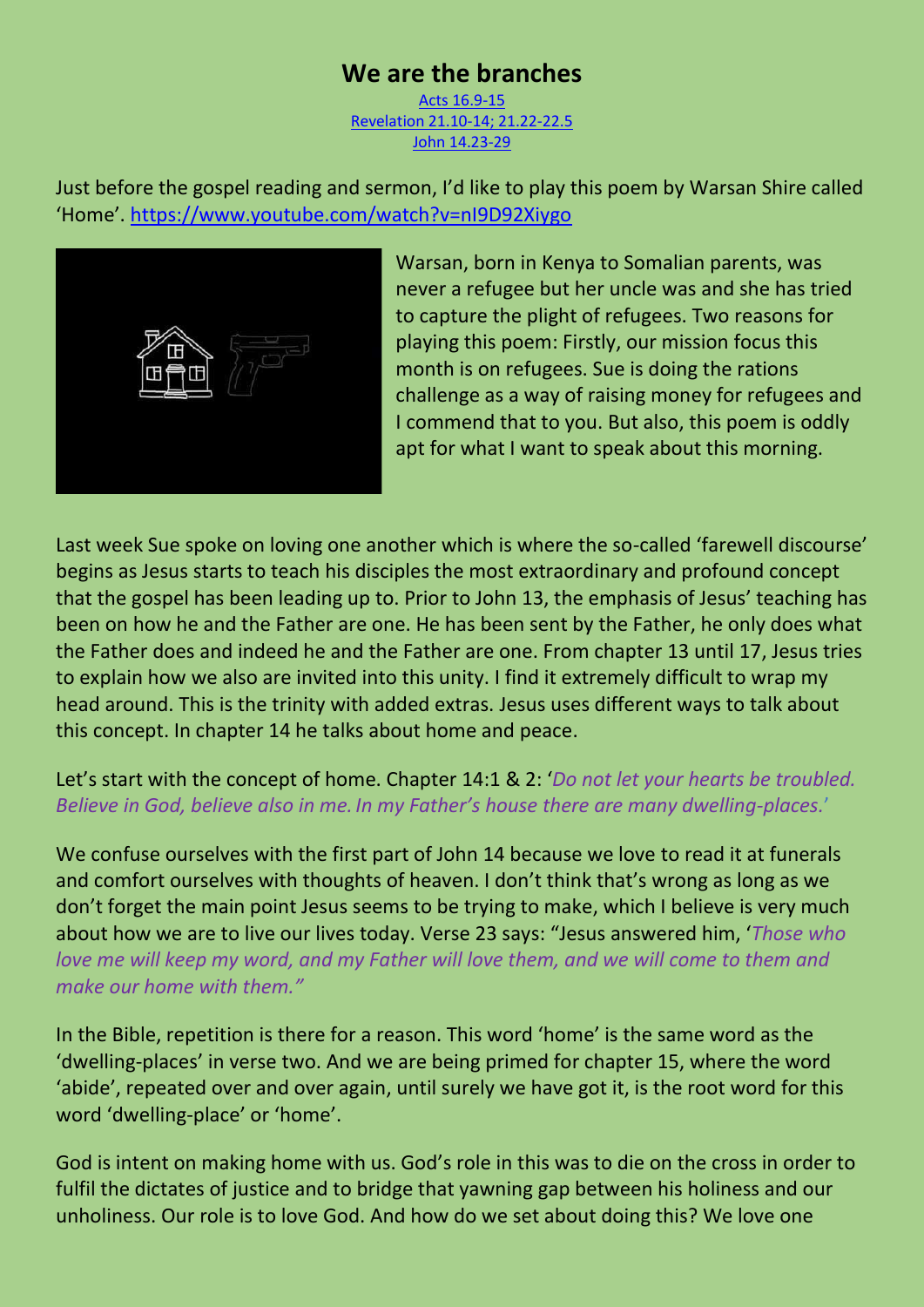another. Verse 23 again: Those who love me will keep my word. The word Jesus has just spoken and reiterates again and again in these chapters: A new commandment I give unto you love one another as I have loved you.



God is intent on making home with us. Our role is to love one another. This was introduced in chapter 13. Chapter 14 starts getting us into the idea of abiding. And we are now totally primed for chapter 15, the famous *'I am the vine. You are the branches. Abide in me'* chapter.

Have you noticed this progression in the 'I AM' statements of Jesus? It's a different sermon I know but previously to chapter 15 the 'I AM' statements helped us understand how Jesus is God. This 'I AM' statement does this and more.

It's the trinity with extras because, all of a sudden, *we* are included. I AM the vine. You are the branches. That's us. That's us cooperating in the great plan of salvation: God making home with us.

Repetition is always there for a purpose. Chapter 14 begins: '*Do not let your hearts be troubled*.' Just as John has expanded on the 'dwelling-places' he is now going to expand on peace. They were linked in verses 1&2 and they are linked now in today's passage.

Verse 27 says: '*Peace I leave with you; my peace I give to you. I do not give to you as the world gives. Do not let your hearts be troubled, and do not let them be afraid.'*

'Do not let your hearts be troubled' is repeated from the beginning of the chapter and then expanded: 'and do not let them be afraid'. Furthermore, it is matched with the two pairs at the beginning of the verse: 'Peace I leave with you; my peace I give you.'

These types of matching couplets are a common format in the Bible, particularly in the Psalms. When they frame something, the question to ask is: What are they framing? Because that is usually the important bit, just as the picture is more important than the frame. In this case, the bit in the middle seems a little anti-climactic. 'I do not give to you as the world gives.'

How does Jesus give? How is it different from how the world gives? Now I know I preached this sermon last time but that is immediately where my brain went. To chapter 20. To that image of Jesus, holding out his scarred hands and saying, *'Peace be with you.'*

Peace be with you. I do not give as the world gives. Jesus died on the cross for our sins. The scars he bears, he bears for us and because of us. And the words out of his mouth are: Peace be with you. Then he tells the disciples, he tells us, that our mission is the same. We also are sent by God. Our message is peace and our method is forgiveness.